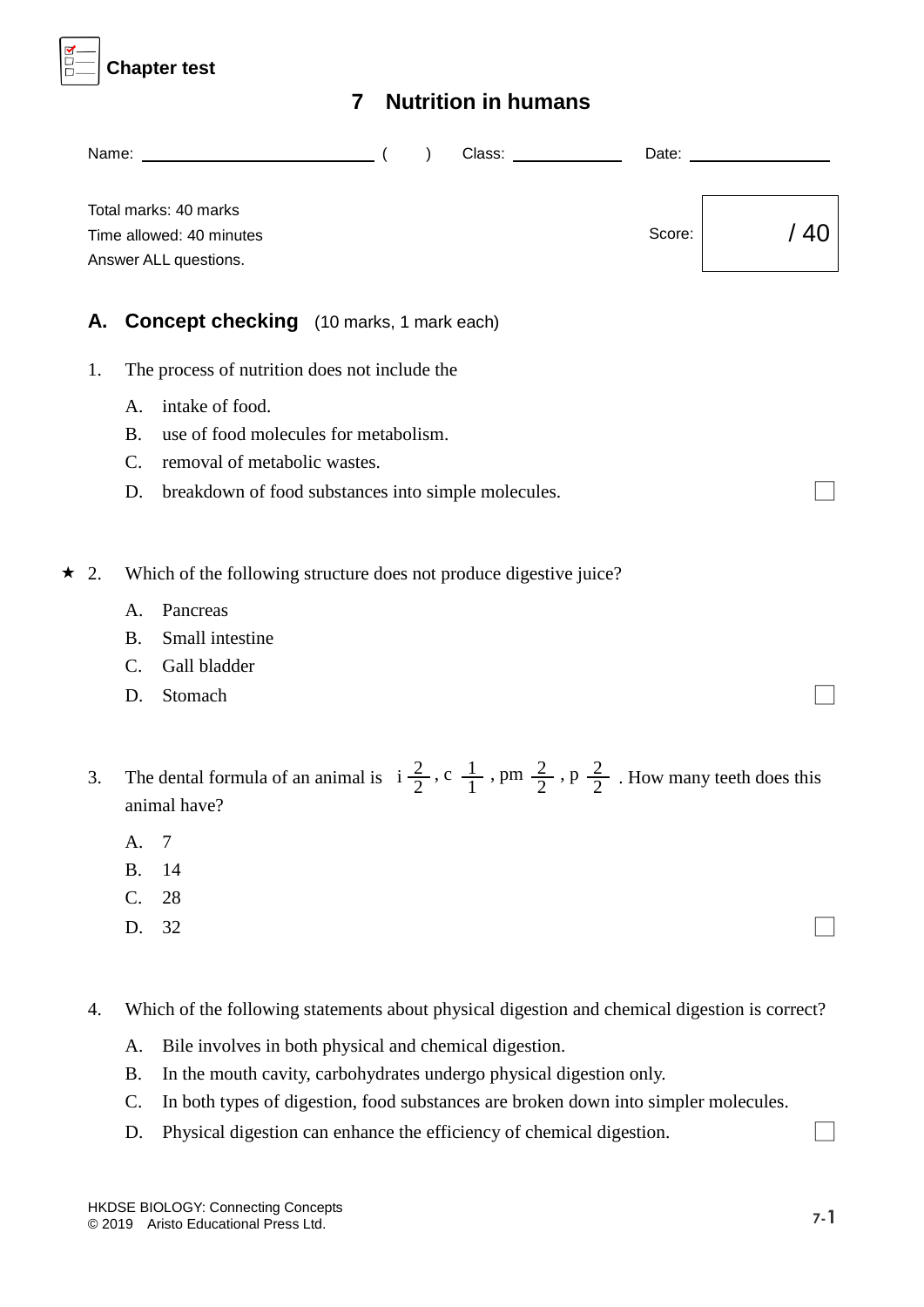*Pull Direction:* Questions 5 to 7 refer to the graph below, which shows the percentage of undigested molecules (P, Q and R) present along the alimentary canal.



- $\star$  5. Which of the following statements correctly interprets the graph above?
	- A. No digestion occurs in the mouth cavity.
	- B. The rate of digestion is the fastest in the stomach.
	- C. The digestion of R is completed in the small intestine.
	- D. All molecules are absorbed in colon.
- $\star$  6. Which of the following correctly identifies the three food substances?

|                 |         |         | R       |
|-----------------|---------|---------|---------|
| A.              | starch  | protein | lipid   |
| <b>B.</b>       | protein | lipid   | starch  |
| $\mathcal{C}$ . | lipid   | starch  | protein |
| D.              | starch  | lipid   | protein |

- $\star$  7. Most water is absorbed in the small intestine. Based on the graph above, this is because
	- A. the small intestine has many villi to increase the surface area for water absorption.
	- B. most of the food substances are absorbed in the small intestine, the water potential of blood in the small intestine decreases.
	- C. the alkaline intestinal juice favours the absorption of water in the small intestine.
	- D. the rate of digestion is the highest in the small intestine.  $\Box$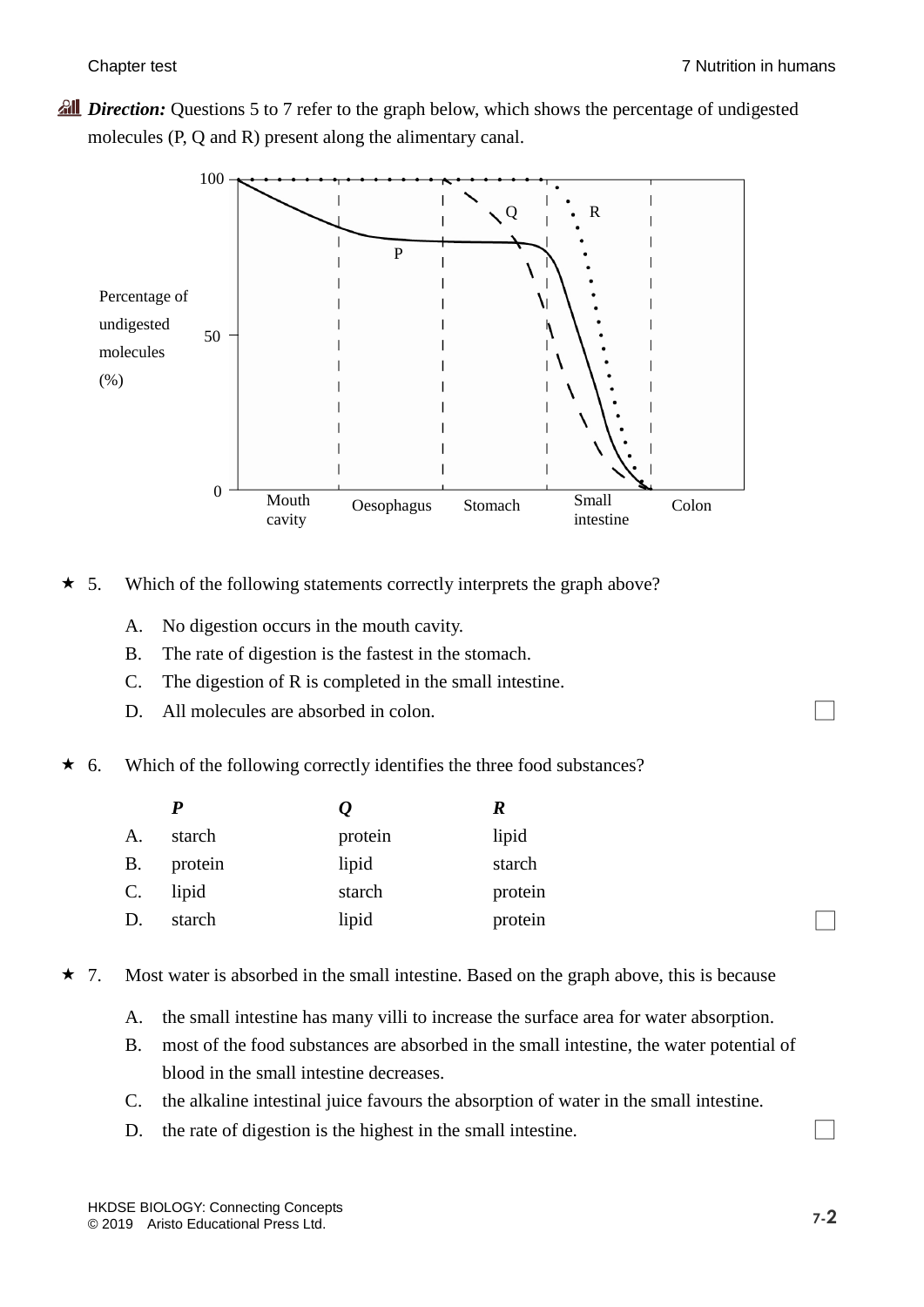$\star$  8. The diagram below shows a part of the alimentary canal. Blood vessel X connects the small intestine and the liver.



Which of the following descriptions about blood vessel X is correct?

- A. It carries oxygenated blood to the liver.
- B. The water potential of the blood inside blood vessel X is low.
- C. It is an artery because the blood inside flows towards an organ.
- D. It transports vitamin A to the liver.
- $\star$  9. Lipids absorbed in the small intestine are first transported to the
	- A. liver.
	- B. gall bladder.
	- C. large intestine.
	- D. heart.  $\Box$

★ 10. Which of the following is *not* an excretory waste produced by the liver?

- A. carbon dioxide
- B. urea
- C. bile pigment
- D. bile salt  $\Box$

| Question                  |         |    |     |            |           |     |         |   |     |  |
|---------------------------|---------|----|-----|------------|-----------|-----|---------|---|-----|--|
| <b>Related</b><br>section | 74<br>. | ں. | . . | $\angle 5$ | 'n<br>. ب | . ე | -<br>.ა | . | . . |  |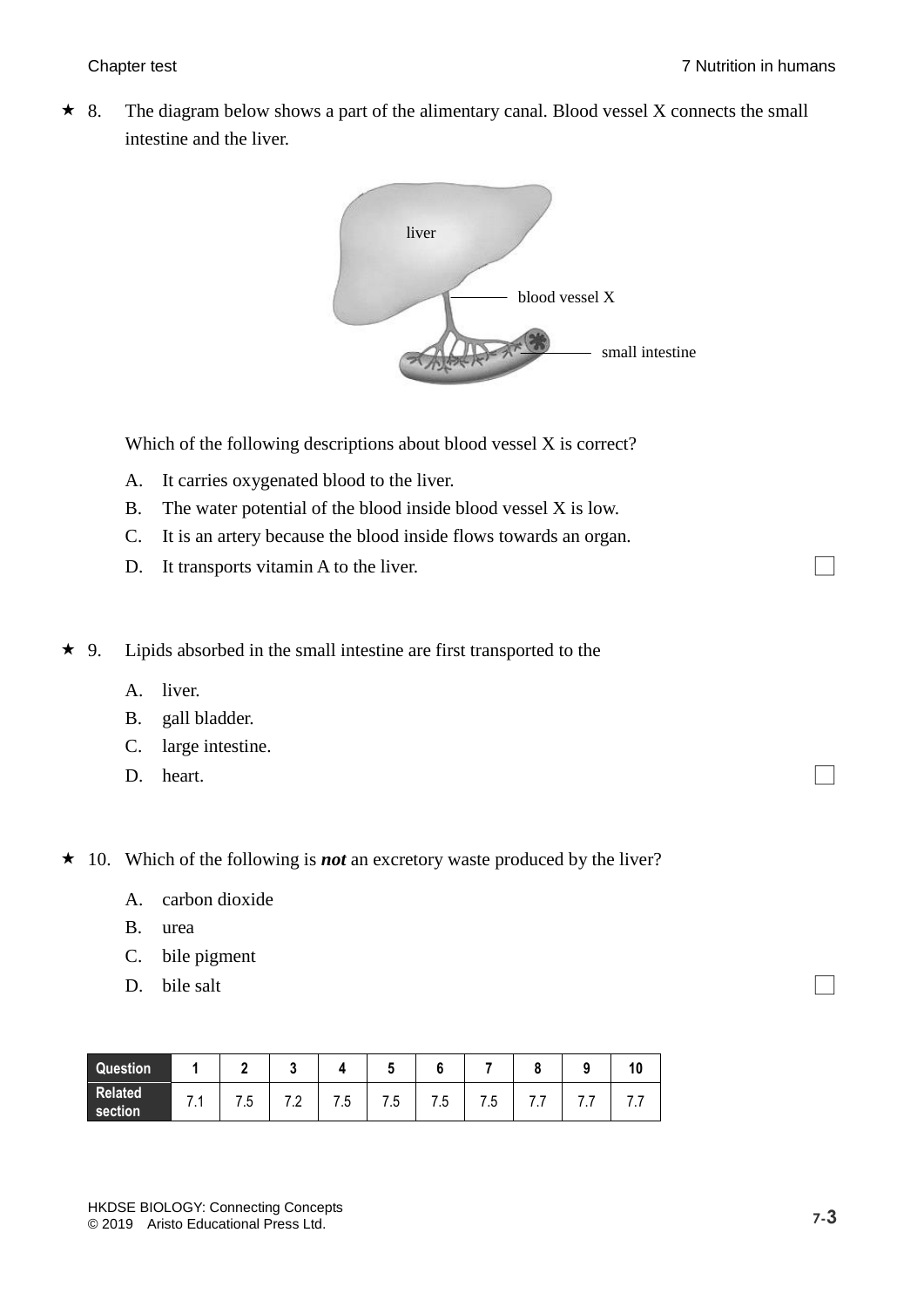### **B. Problem solving** (18 marks)

 $\star$  11. Peter has obesity. His doctor suggested him to take drug X to treat obesity. Drug X is effective **\*\*\*** in inhibiting the action of pancreatic lipase.

> lipids  $\longrightarrow$  fatty acids + glycerol lipase

The diagrams below show the shapes of a lipid molecule and the active part of drug X.



- $\theta$  the shape of a lipid molecule  $\theta$  active part of drug X
- (a) After taking drug X, Peter found that his faeces became oily. Based on the diagrams above, suggest the mechanism of drug X, which lead to the egestion of oily faeces.

(3 marks)

(b) Peter's doctor suggested him to take vitamin supplements during the treatment. Suggest what type of vitamins he should take and explain why. (2 marks)

(Total: 5 marks)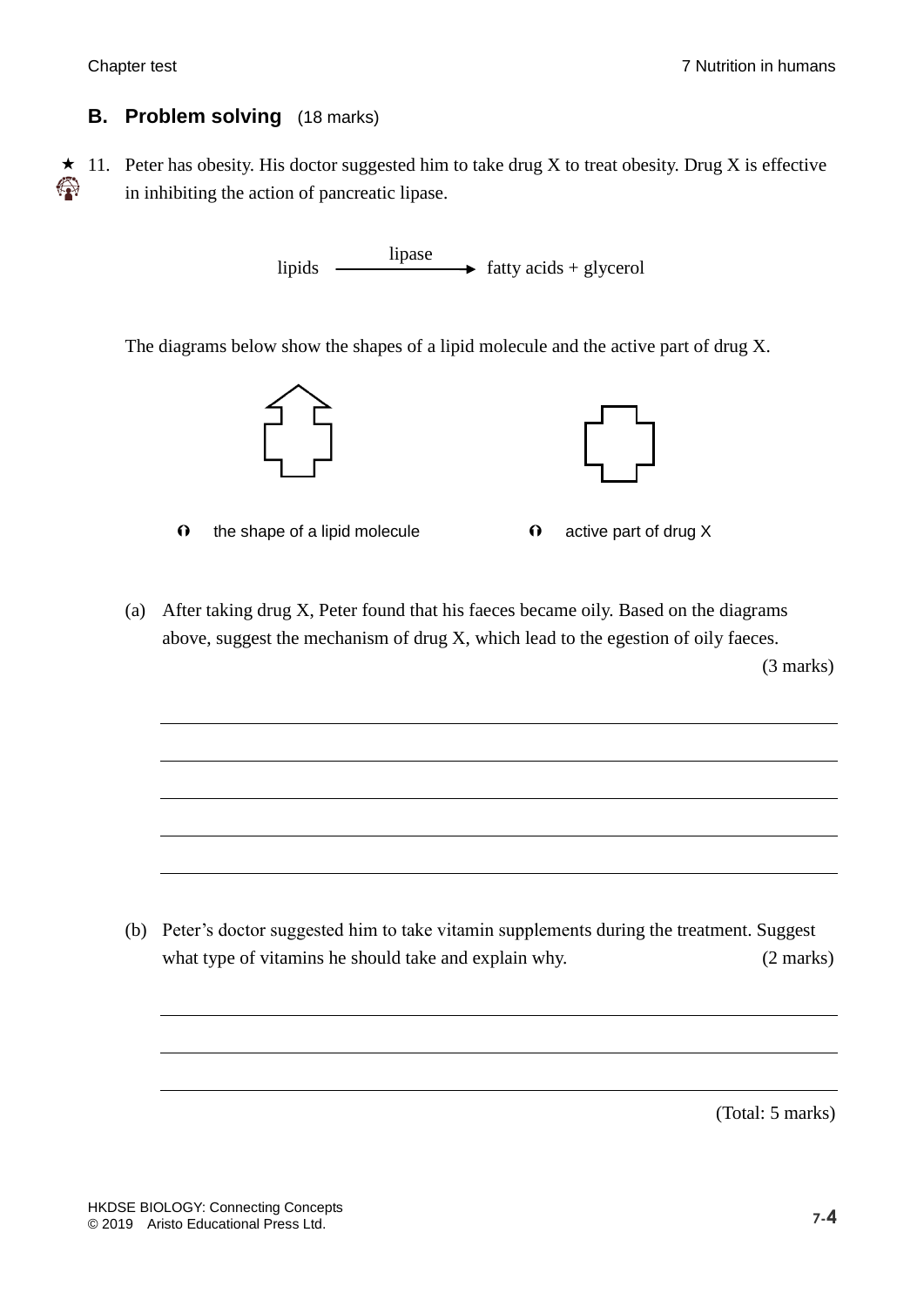- $\star$  12. A student studied the digestion of proteins in humans. He added some hydrochloric acid into Å9 milk and stirred it with a glass rod. The milk became coagulated.
	- (a) What action of the stomach is simulated by the stirring action of the glass rod? (1 mark)
	- (b) Suggest why the digestion of milk protein can be facilitated by coagulation. (2 marks)

(c) The student then added some proteases into the coagulated milk. However, he mistakenly added pancreatic proteases instead of proteases secreted by the stomach. He found that no digestion occurs. Suggest why. (2 marks)

(Total: 5 marks)

 $\star \star$  13. The table below shows the relative amount of fatty acids and amino acids along the alimentary  $A$ ll canal after a meal.

| <b>Region of the</b><br>alimentary canal | <b>Fatty acids</b> | <b>Amino acids</b> |  |  |
|------------------------------------------|--------------------|--------------------|--|--|
| oesophagus                               | low                | low                |  |  |
| stomach                                  | low                | increase           |  |  |
| duodenum                                 |                    |                    |  |  |
| ileum                                    |                    |                    |  |  |
| colon                                    | low                | low                |  |  |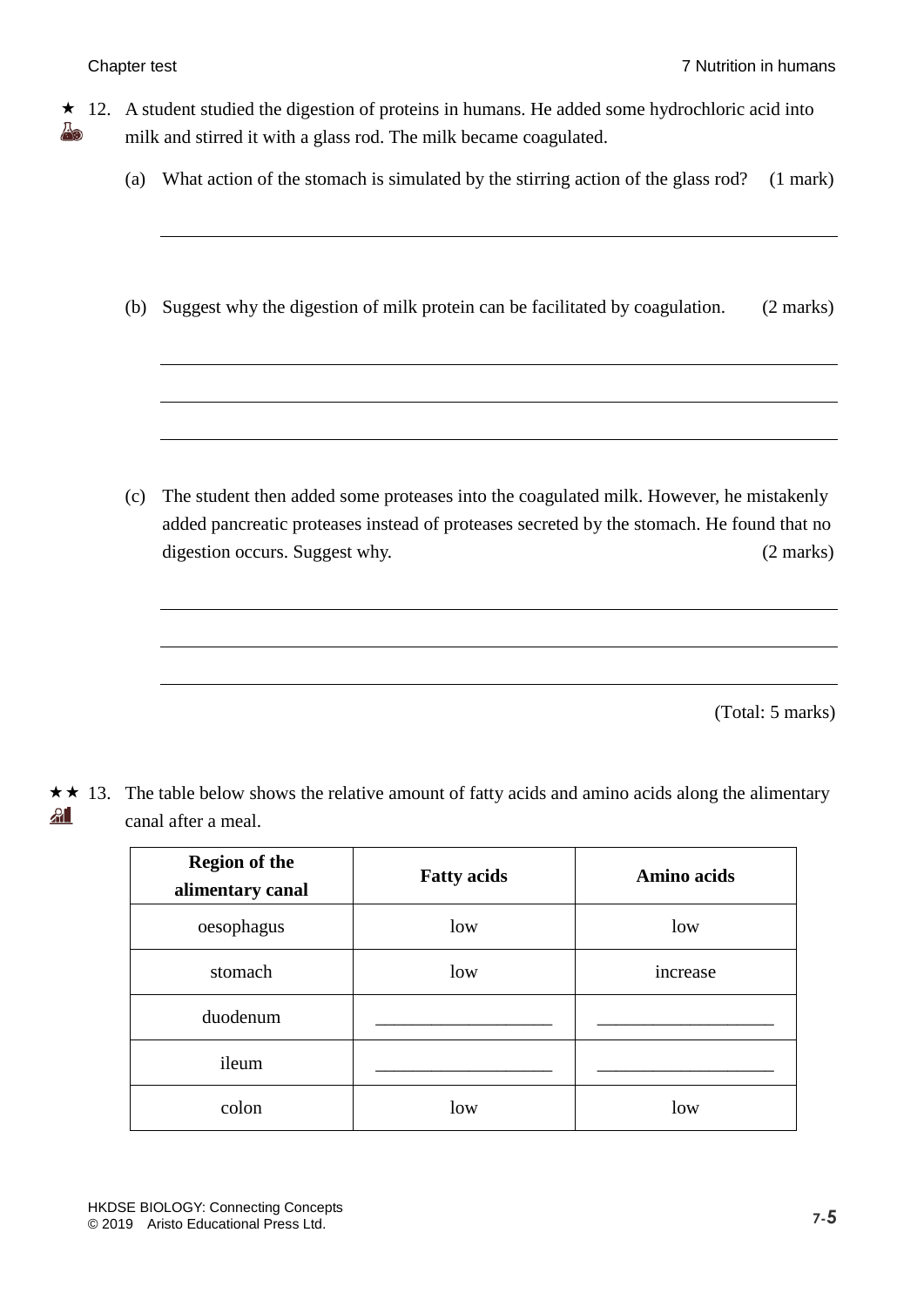| Name the action that helps moving food along the alimentary canal.                   | (1 mark)            |
|--------------------------------------------------------------------------------------|---------------------|
|                                                                                      |                     |
| Complete the table to show the changes in the amounts of fatty acids and amino acids |                     |
| (increase or decrease) in the duodenum and the ileum.                                | (2 marks)           |
| Explain the changes in the amounts of fatty acids in the                             |                     |
| duodenum.<br>(i)                                                                     | $(2 \text{ marks})$ |
|                                                                                      |                     |
|                                                                                      |                     |
|                                                                                      |                     |
|                                                                                      |                     |
|                                                                                      |                     |
| (ii) ileum.                                                                          | $(2 \text{ marks})$ |
|                                                                                      |                     |
|                                                                                      |                     |
|                                                                                      |                     |
|                                                                                      |                     |
|                                                                                      |                     |

(d) Explain why a high-protein diet will lead to a high concentration of urea in the blood in the hepatic vein? (1 mark)

(Total: 8 marks)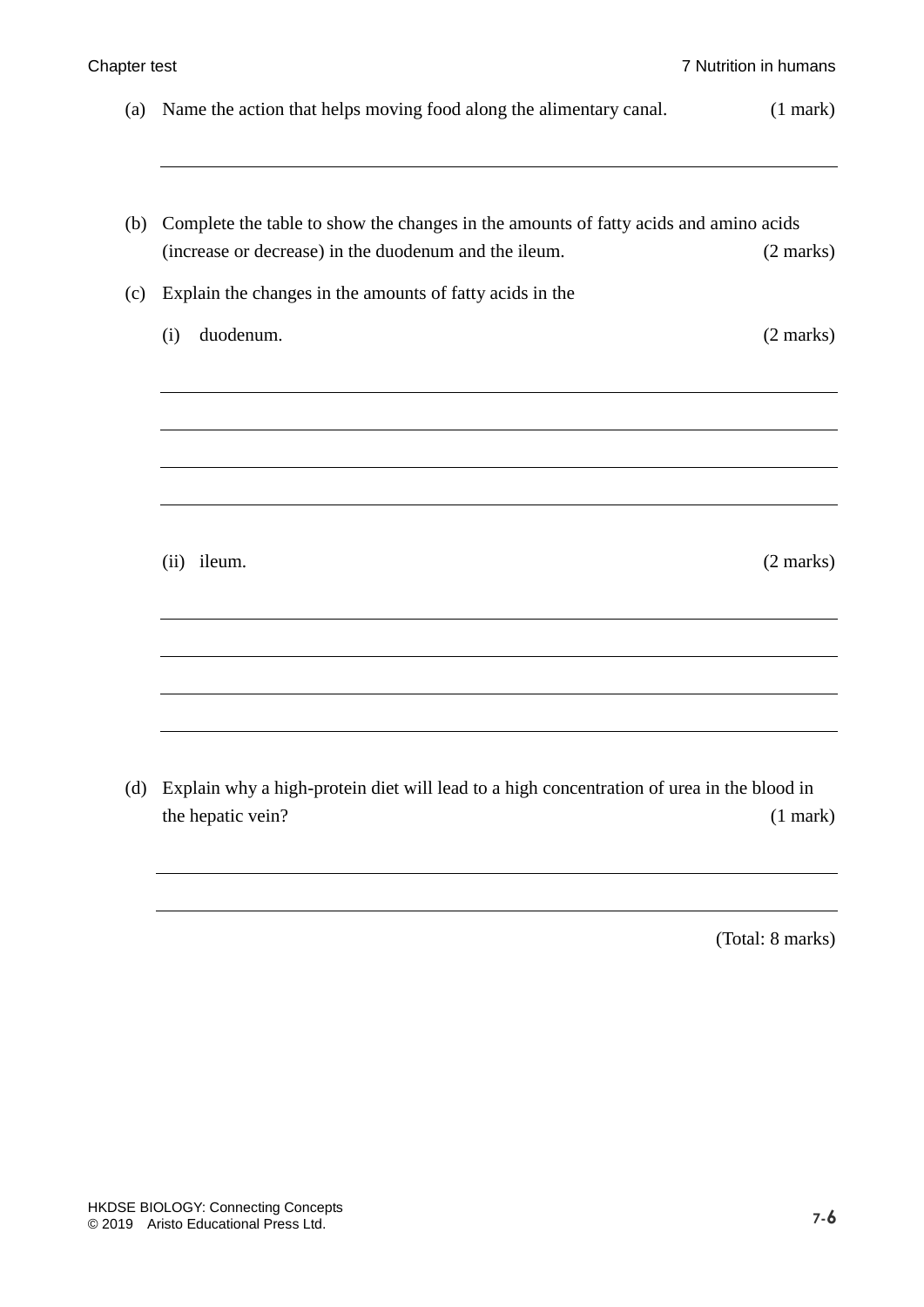## **C. Exam challenge** (12 marks)

 $\star \star$  14. An investigation was carried out to study the effect of bile salt on the digestion of lipids. The  $A$ experiment was carried out at  $37 \degree C$ . The diagram below shows the set-up. A<sub>o</sub>



Phenolphthalein is a pH indicator. The table below shows the colour change of phenolphthalein solution:

|                           | pH > 10 | pH < 8     |
|---------------------------|---------|------------|
| Colour of phenolphthalein | pink    | colourless |

The results of the investigation are shown below.

|                                      | <b>Tube A</b> | <b>Tube B</b> | <b>Tube C</b> |
|--------------------------------------|---------------|---------------|---------------|
| Initial colour                       | pink          | pink          | pink          |
| Colour of indicator after 5 minutes  | pink          | colourless    | pink          |
| Colour of indicator after 10 minutes | pink          | colourless    | pink          |
| Colour of indicator after 15 minutes | colourless    | colourless    | pink          |

(a) (i) Explain the result of Tube A. (2 marks)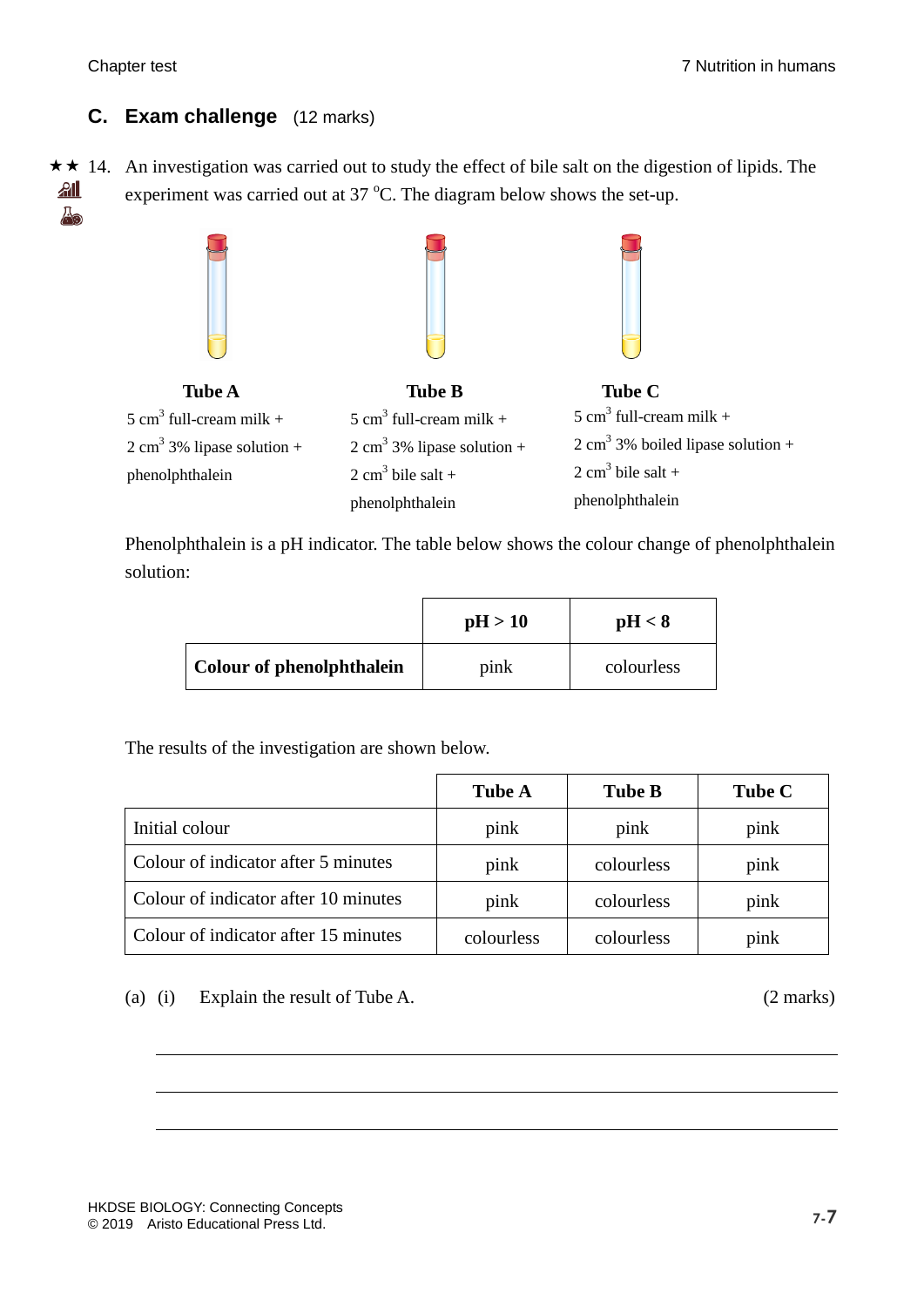|     | Explain the differences in the results of Tube A and Tube B.<br>(ii)                    | (3 marks)           |
|-----|-----------------------------------------------------------------------------------------|---------------------|
|     |                                                                                         |                     |
|     |                                                                                         |                     |
|     |                                                                                         |                     |
|     |                                                                                         |                     |
|     |                                                                                         |                     |
|     | (iii) Explain the result of Tube C.                                                     | $(2 \text{ marks})$ |
|     |                                                                                         |                     |
|     |                                                                                         |                     |
| (b) | Based on the result of the above experiment and your biological knowledge, predict how  |                     |
|     | the digestion of lipids would be affected if a person has high-fat meals after his gall |                     |
|     | bladder is removed.                                                                     | $(3 \text{ marks})$ |
|     |                                                                                         |                     |
|     |                                                                                         |                     |
|     |                                                                                         |                     |

(c) Draw a flow chart to show how the digested lipid molecules are transported from the small intestine to other parts of the body (including the organs and vessels involved). (2 marks)

(Total: 12 marks)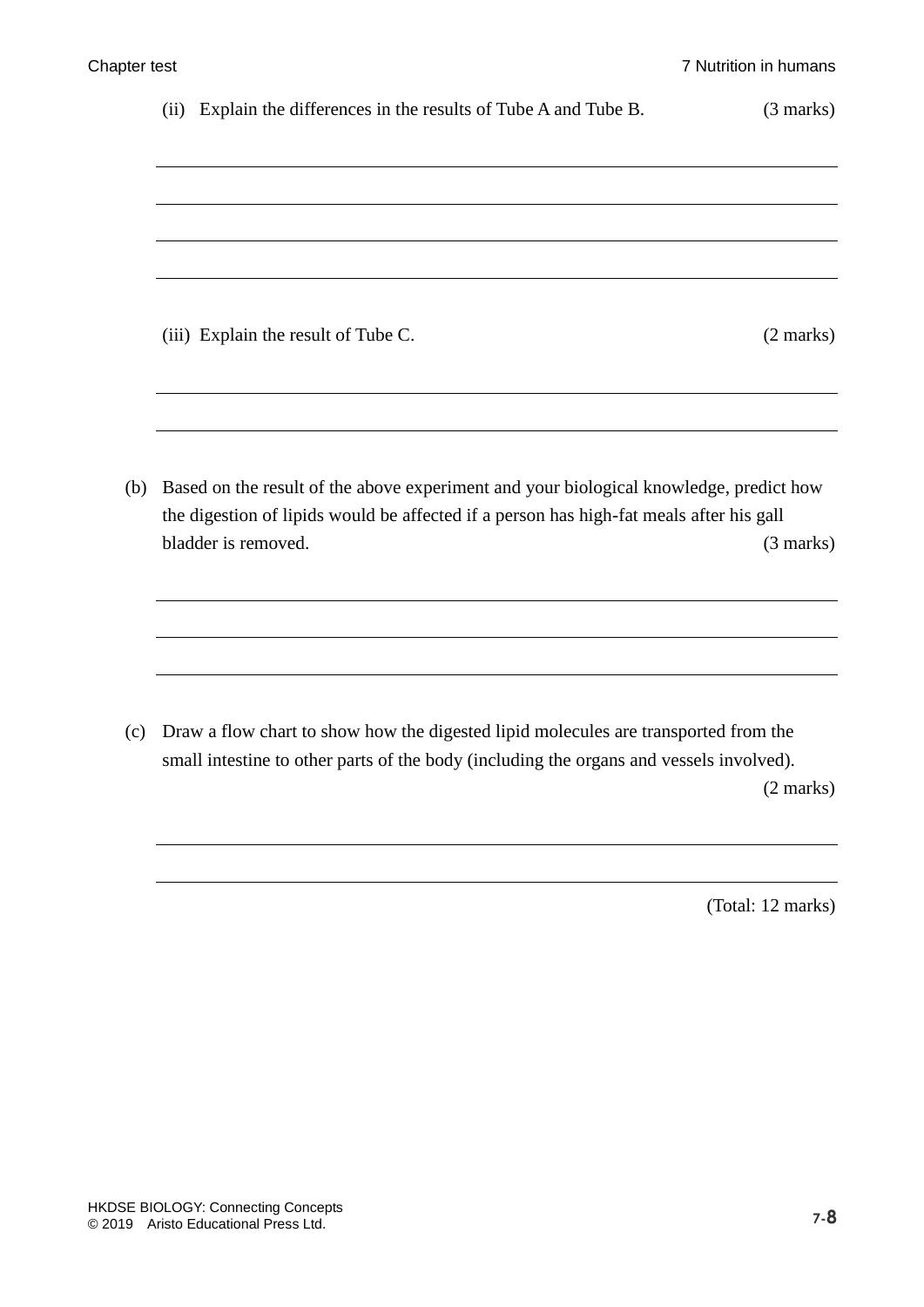# **Marking scheme**

|      | A. Concept checking (10 marks, 1 mark each) |      |  |      |      |         |
|------|---------------------------------------------|------|--|------|------|---------|
| 1. C |                                             | 2. C |  | 3. C | 4. D | 5. C    |
| 6. A |                                             | 7. B |  | 8. B | 9. D | $10.$ D |

(1 mark each)

### **B. Problem solving** (18 marks)

| 11. | $\left( a\right)$ | The shape of drug X is similar to the shape of a lipid molecule.                         | (1) |
|-----|-------------------|------------------------------------------------------------------------------------------|-----|
|     |                   | Drug X occupies the active site of pancreatic lipase and prevents lipids from binding to |     |
|     |                   | the enzyme.                                                                              | (1) |
|     |                   | The digestion of lipids is hindered and the undigested lipids are egested in faeces.     | (1) |
|     | (b)               | Fat-soluble vitamins                                                                     | (1) |
|     |                   | Fat-soluble vitamins have to dissolve in lipids before absorption.                       | (1) |
|     |                   | Less fat-soluble vitamin can be absorbed together with lipids when taking drug X.        |     |
|     |                   | (Total: 5 marks)                                                                         |     |
|     |                   |                                                                                          |     |
|     | (a)               | Churning<br>(1)                                                                          | (1) |
|     |                   |                                                                                          |     |

|     | (i) | Milk proteins become semi-solid and therefore they stay in the stomach for a longer |                  |
|-----|-----|-------------------------------------------------------------------------------------|------------------|
|     |     | time                                                                                | (1)              |
|     |     | and to be digested by proteases.                                                    | (1)              |
| (b) |     | Pancreatic proteases work best in alkaline medium.                                  | (1)              |
|     |     | Pancreatic proteases are denatured in acidic medium.                                | (1)              |
|     |     |                                                                                     | (Total: 5 marks) |

### 13. (a) Peristalsis (1)

(b)

| <b>Region of the</b><br>alimentary canal | <b>Fatty acids</b> | Amino acids    |
|------------------------------------------|--------------------|----------------|
| Duodenum                                 | mcrease            | <i>ncrease</i> |
| lleum                                    | decrease           | decrease       |

(0.5 mark for each correct answer)

(c) (i) Any *two* of the following: (2)

- receive bile  $(1)$
- lipids are emulsified by bile salts (1)
- receive lipases from the pancreas  $/$  intestinal cells  $(1)$
- lipases digest lipids (1)
- lipids are digested to form fatty acids (1)